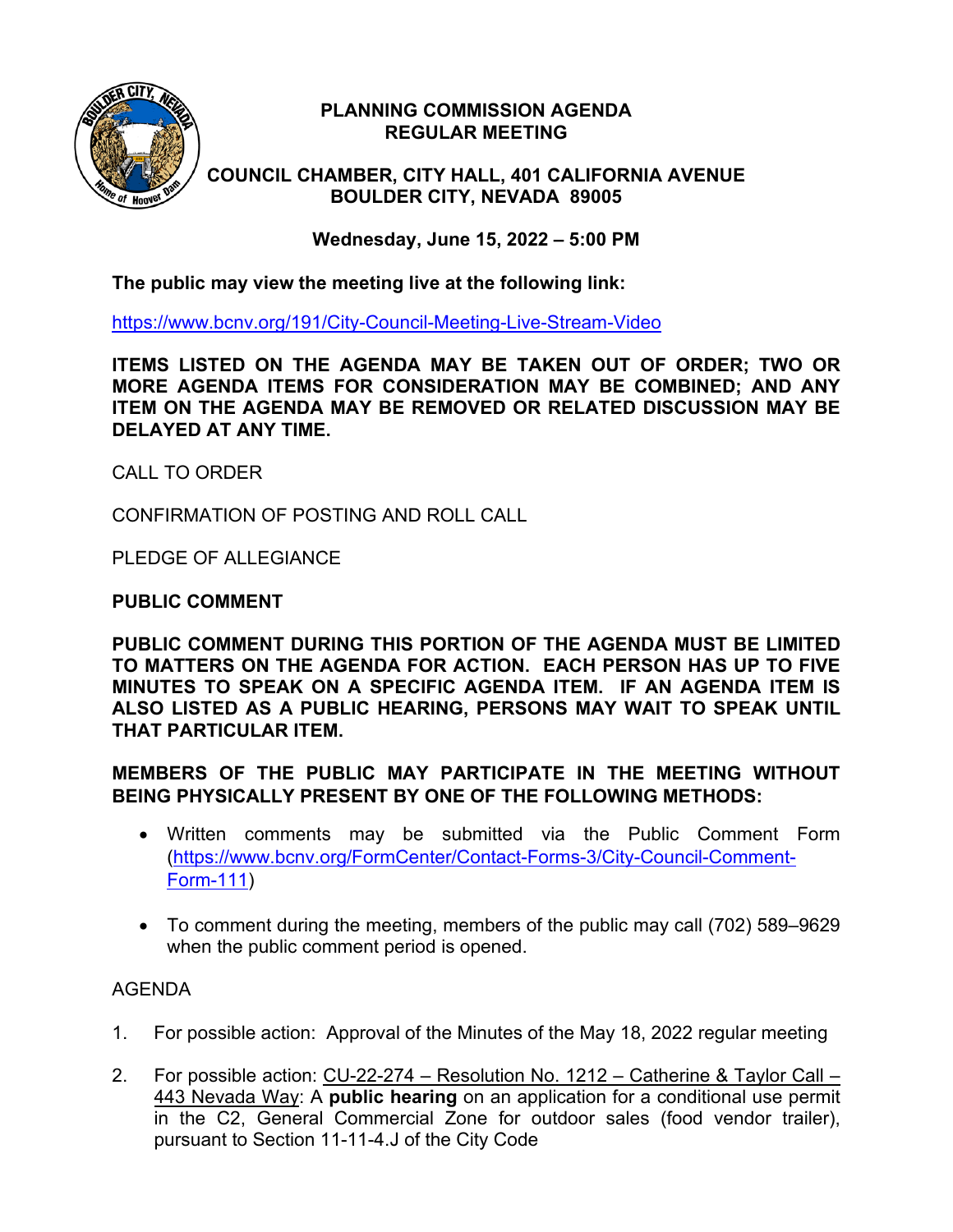- 3. For possible action: Matters pertaining to 301 Ridge Road:
	- A. Neighborhood meeting to explain a proposed Master Plan Amendment as per NRS 278.210.2
	- B. **Public hearing** on a proposed Master Plan Amendment
	- C. MPA-22-042 Resolution No. 1213 City of Boulder City for Damon Gubler: Adoption and recommendation to the City Council of a proposed amendment to the Master Plan Future Land Use Map to change the land use designation for Tract 351 from Open Lands to Low Density Residential
	- D. V-22-658 Damon Gubler: A **public hearing** on an application for a variance in the R1-8, Single-Family Residential Zone to permit a new house with a rear setback of 10'6", whereas Section 11-3-5.B of the City Code requires a minimum rear setback of 20'
- 4. For possible action: Amendment to the 2022 Land Management Process List –<br>Resolution No. 1214 City of Boulder City: A **public hearing** and Resolution No. 1214 – City of Boulder City: recommendation to the City Council on an amendment to the Land Management Process List for 2022, for two additional proposals:
	- A. LMP #22-03: Proposal for approx. 74 acres west of Adams Blvd. and Veterans Memorial Drive for a possible RV park and cabin rental development
	- B. LMP #22-04: Proposal for 16.3 acres southeast of Boulder City Pkwy. and Veterans Memorial Drive for a possible grocery store and associated retail development
- 5. Monthly Progress Report on Development Allotments
- 6. Public Comment

*Each person has up to five minutes to speak at the discretion of the Chair. Comments made during the Public Comment period of the agenda may be on any subject. All remarks shall be addressed to the Planning Commission as a whole, not to any individual member of the Planning Commission, of the audience, or of the City staff. No person, other than members of the Planning Commission and the person who has the floor, shall be permitted to enter into any discussion, either directly or through a member of the Planning Commission without the permission of the Chair or Presiding Officer. No action may be taken on a matter raised under this item.*

**All decisions for action items on this agenda are final by the Planning Commission, unless they are recommendations to the City Council, or appealed to the City Council.** Appeals must be filed within seven (7) calendar days after the date of the decision in accordance with Chapter 11-34 of the Boulder City Code.

Supporting material is on file and available for public inspection at the City Clerk's Office, 401 California Avenue, Boulder City, Nevada 89005 and the Boulder City